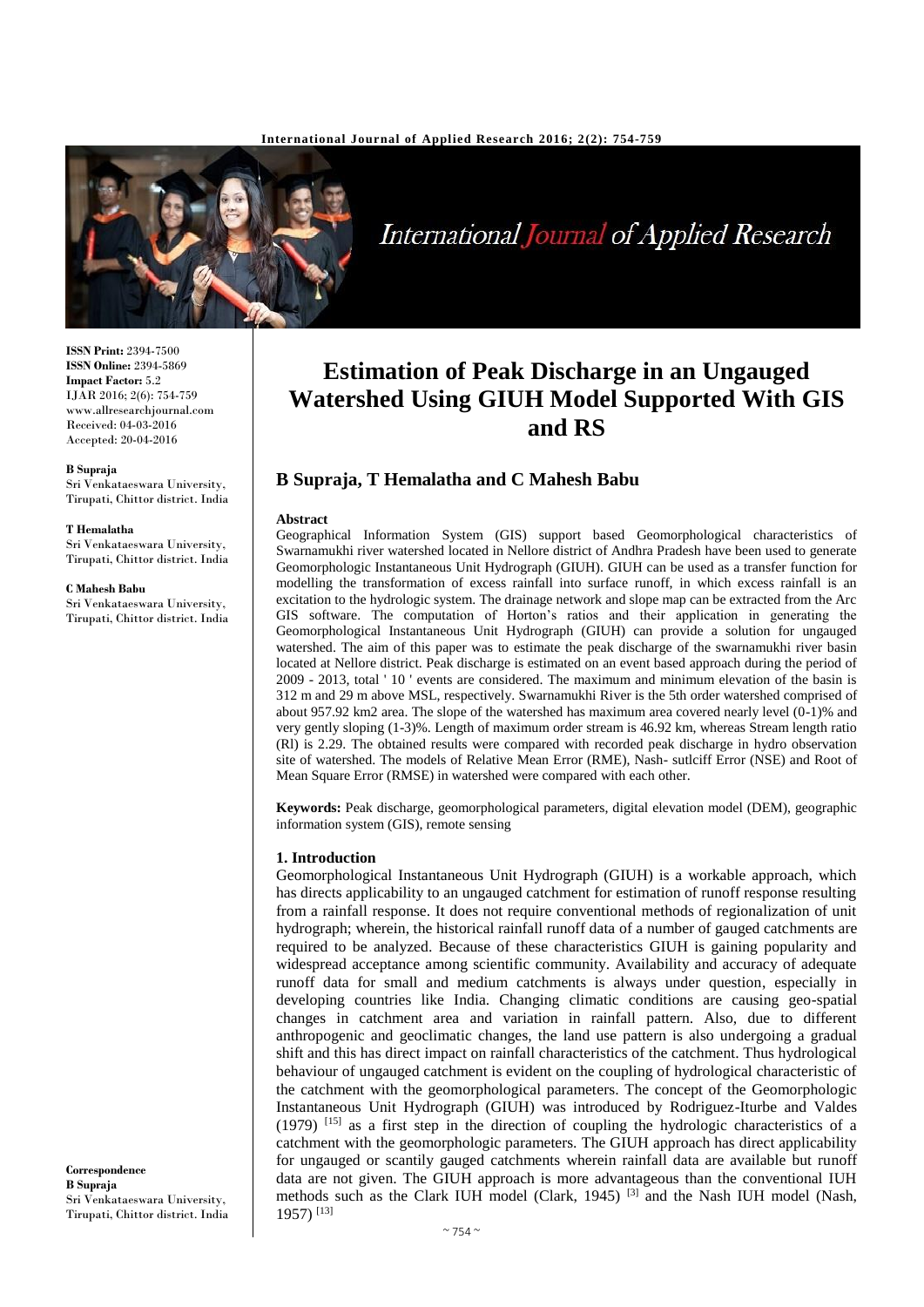since it avoids the requirement of stream flow data. Also, dynamic nature of the parameters of Clark and Nash IUH models requires regular revision because of changing land use and climatic conditions. Further, the GIUH approach is more beneficial than the regionalization techniques as it does not require any information about the other catchments in the hydro-meteorologically homogeneous region. It also eliminates use of stream flow data for the catchment for which it is to be applied. Geomorphological control on basin hydrology is evident on geomorphometry-hydrology relationship. The role of basin geomorphology in controlling the hydrological response of a river basin is known for a long time. Earlier works (Snyder, 1938; Horton, 1945; Taylor and Schwartz, 1952)  $[21, 4, 22]$  have provided an understanding of basin geomorphology- hydrology relationship through empirical relations. Snyder (1938) <sup>[21]</sup> proposed that catchment area, shape of basin, topography, channel slope, stream density and channel storage affects the shape of hydrograph. On that basis, he proposed an empirical equation of unit hydrograph (called synthetic unit hydrograph-SUH) based on catchment area, shape of the basin and averaging out other parameters with a coefficient. Further advancement was made by different workers notably by Clark (1945)<sup>[3]</sup>, Nash (1960)<sup>[12]</sup> and Koutsoyiannis and Xanthopoulos (1989) [8]. Koutsoyiannis and Xanthopoulos (1989)<sup>[8]</sup> highlighted the advantage of parametric approaches for derivation of unit hydrograph in order to establish a relationship between the UH and catchment characteristics. However, these relationships are characterised by some constants, which represent the 'ensemble average' of geomorphological control on the river discharge.

Geomorphology of a river basin describes the status of topographic features of the surfaces and streams, and its relationship with hydrology provides the geomorphological control on basin hydrology (Jain and Sinha, 2003) <sup>[6]</sup>. Geomorphology reflects the topographic and geometric properties of the watershed and its drainage channel network. It controls the hydrologic processes from rainfall to runoff, and the subsequent flow routing through the drainage network. The role of basin geomorphology in controlling the hydrological response of a river basin is known for a long time. Moreover, for any infrastructural development, it is very useful tool for first hand overview of the basin. It is advantageous in case of laying out the urban drainage and irrigation canal system, aqueducts, study the physiographic impacts on environment, and selection of silt disposal site, hydropower site (Sarkar and Gundekar, 2007)<sup>[19]</sup>, recharge zone, percolation tank, retention tank, dam site, etc. This

drainage network of the river basin can provide a significant contribution towards flood management and water logging program (Jain and Sinha, 2003)<sup>[6]</sup>. The derivation of the GIUH uses the assumption that a stream of a certain order has a known linear response function of the familiar or complex probability distributions. (Rodriguez-Iturbe and Valdes, 1979; Kirshen and Bras, 1983; Rinaldo *et al.*, 1991)<br><sup>[15, 7, 14]</sup>. The effect of linear channels in the hydrologic response was introduced by Kirshen and Bras (1983)<sup>[7]</sup>. Thus, the GIUH based transfer function approach is applicable in such a situation where rainfall data is available but runoff data are not, and it is a more powerful technique for the flood estimation than the commonly used parametric Clark model (Clark, 1945) [3] and Nash's cascade technique (Nash, 1957) [13] (Yen and Lee, 1997; Bhaskar *et al*., 1997; Jain *et al*., 2000; Lohani *et al*., 2001; Kumar *et al*., 2002; Sarangi *et al.*, 2007; Bhadra *et al.*, 2008; etc.) <sup>[23, 2. 18, 1].</sup> Another advantage of GIUH technique is its potential for deriving the unit hydrograph (UH) using the geomorphologic characteristics obtainable from topographic map / remote sensing, possibly linked with geographic information system (GIS) and digital elevation model (DEM) (Rodriguez-Iturbe and Valdes, 1979; Rosso, 1984; Sahoo *et al*., 2006; Kumar *et*   $al., 2007$ ; etc.)  $^{[15, 16, 10]}$ . However, the GIUH technique is applicable for the estimation of the direct runoff component of the stream flow and hence, can be used to generate the direct runoff hydrograph (DRH). Once the DRH is computed, the flood hydrograph can be simply obtained by adding the base flow component. The main objective of this paper is to use GIS support based geomorphological Characteristics of Swarnamukhi river basin to GIUH approach for the estimation of Peak disc harge.

## **Study Area**

The area of investigation in this research study is the major part covers Naidupeta and remaining area covers Venkatagiri, sullurupeta in Nellore district, Andhra Pradesh. It is located 13°90' and 14° 25' N and 79° 89' and 80° 12' E and covering an area of 957.92 sq.km. The Study area falls under Palar Sub-basin the area was delineated from India Water Resources Information System (IWRIS) C18PAL41. The study area it is a part of east flowing river between pennar and caurey basin and the river draining into the bay of Bengal. In the study area main river is Swarnamukhi and the length of the river as 56.90 km. In the study area has one hydro observation station and 11 rain gauge stations are located. The hydro observation site is located in naidupeta in Nellore district.

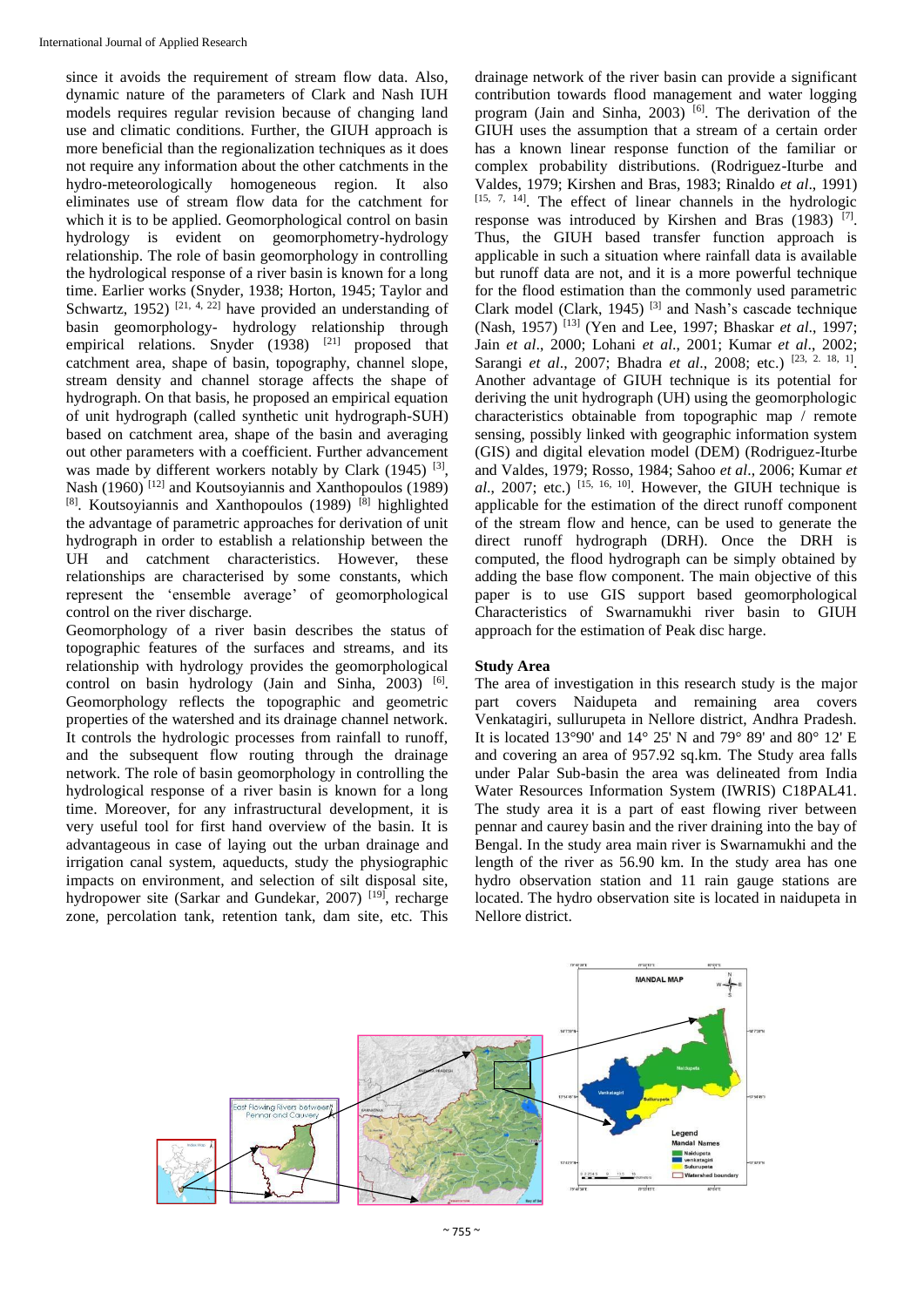#### **Methodology**

GIUH stands for Geomorphological Instantaneous Unit Hydrograph. Rodriguez-Iturbe and Valdes (1979) [15] introduced the geomorphological instantaneous unit introduced the geomorphological hydrograph (GIUH), also called geomorphological unit hydrograph (GUH), to link hydrograph shape to channel network characteristics. To determine the Horton's Ratio as given in following. Three of Horton's ratios namely bifurcation ratio (RB), stream-lengths ratio (RL) and stream area ratio (RA) are unique representative parameters for a given watershed and are fixed values for a given watershed system. Values of bifurcation ratio, the length ratio, and the area ratio in nature are normally between respectively.

#### **Peak discharge**

3 and 5 for RB, 1.5 and 3.5 for RL and 3 and 6 for RA, The following formula is used to estimate the peak discharge in GIUH Model as:

$$
Qp = tr \times qp \times (1 - tr \times) \times Qe
$$

Where,  $Qp =$  Peak discharge (m3/s);

Time of effective rainfall,  $tr = 0.133 \times tc$  (hr); qp = peak flow per unit time (hr-1) ;

Effective discharge,  $Qe = ir \times A$  (m3/s);

$$
\mathbf{p} \cdot \mathbf{c} \mathbf{u} \cdot \mathbf{v} \cdot \mathbf{p}
$$

Rainfall intensity ir= $\text{(cm/hr)}$ ; t

A= Area of the watershed (sq.km);

#### **Time of effective rainfall**

It is defined as the time it takes for rain water to travel from one location to another location in a watershed.

 $tr = 0.133 \times tc$ Where, tc, is time of concentration (hrs)

#### **Time of Concentration**

Time of concentration is a concept used in hydrology to measure the response of a watershed to a rain event. It is defined as the time needed for water to flow from the most remote point in a watershed to the watershed outlet. It is a function of the topography, geology, and land use within the watershed.

According to Kirpich formula the time of concentration is given as follows,

$$
L0.77
$$

tc =  $K \times$ S0.385

Where,

 $k =$  unit conversion coefficient  $L=$  main stream length  $(m)$ 

S= slope (m/m)

# **Peak flow per unit time**

Rodriguez-Iturbe and Valdes (1979) [15] derived the peak and time to peak for the IUH as a function of Horton's order ratios (Horton, 1945)<sup>[4]</sup>, and are given as:

v  $qp = 1.31 \times RLO.43 \times Lfl$ 

#### Where,

 $qp = peak$  flow per unit time (hr-1); Li  $RL = ---;$ 

 $Li-1$ 

 $Li = average$  length of stream of ith order;

 $V = Flow$  Velocity  $(m/s)$ ;

 $L\Omega =$  Length of the highest order stream in the basin (km)

#### **Flow Velocity**

Flow Velocity in fluids is the vector field that provides the velocity of fluids at a certain time and position. To indicate rate and direction of movement of water per unit time.

 $\mathbf{L}$  $V =$ 

 $t<sub>c</sub>$ 

Where,  $L=$  main stream length  $(m)$ ; tc= time of concentration (hrs);

# **Models calibration**

Watershed models are powerful tools for simulating the effect of watershed processes and management on soil and water resources. However, no comprehensive guidance is available to facilitate model evaluation in terms of the accuracy of simulated data compared to measured flow and constituent values.

- 1. Comparison between observed and calculated discharges
- 2. Linear Regression analysis
- 3. Performance evaluation indices

# **Performance evaluation indices**

**a. Nash-sutcliffe efficiency (NSE)** n obs- ysim)2 NSE=1- $[\sum_{i=1}^{n}$  i ] n obs  $\sum i=1$ (yi- ymean)2

Where Yi obs is the ith observation for the constituent being evaluated, Yi sim is the ith simulated value for the constituent being evaluated, Y mean is the mean of observed data for the constituent being evaluated, and n is the total number of observations.

#### **b. Rmse-observations standard deviation ratio (RSR)**

RSR is calculated as the ratio of the RMSE and standard deviation of measured data, as shown in equation

| n                                             | obs sim                                   |
|-----------------------------------------------|-------------------------------------------|
| RSR =                                         | RMSE = $\sum_{i=1}^{n} i = 1$ (yi - yi )2 |
| S TDEvobs $\sum_{i=1}^{n} i$ (yobs - ymean )2 |                                           |

## **c. Statistical Errors**

Statistical errors such as Relative Mean Error (RME), Root Mean Square Error (RMSE) are determined by using the following equations

n yobs− ysim 1. RME= $\sum$ i=0 [ yobs ]  $\times$  100 n yobs- ysim 2. RMSE=  $1 \{[\Sigma] \}$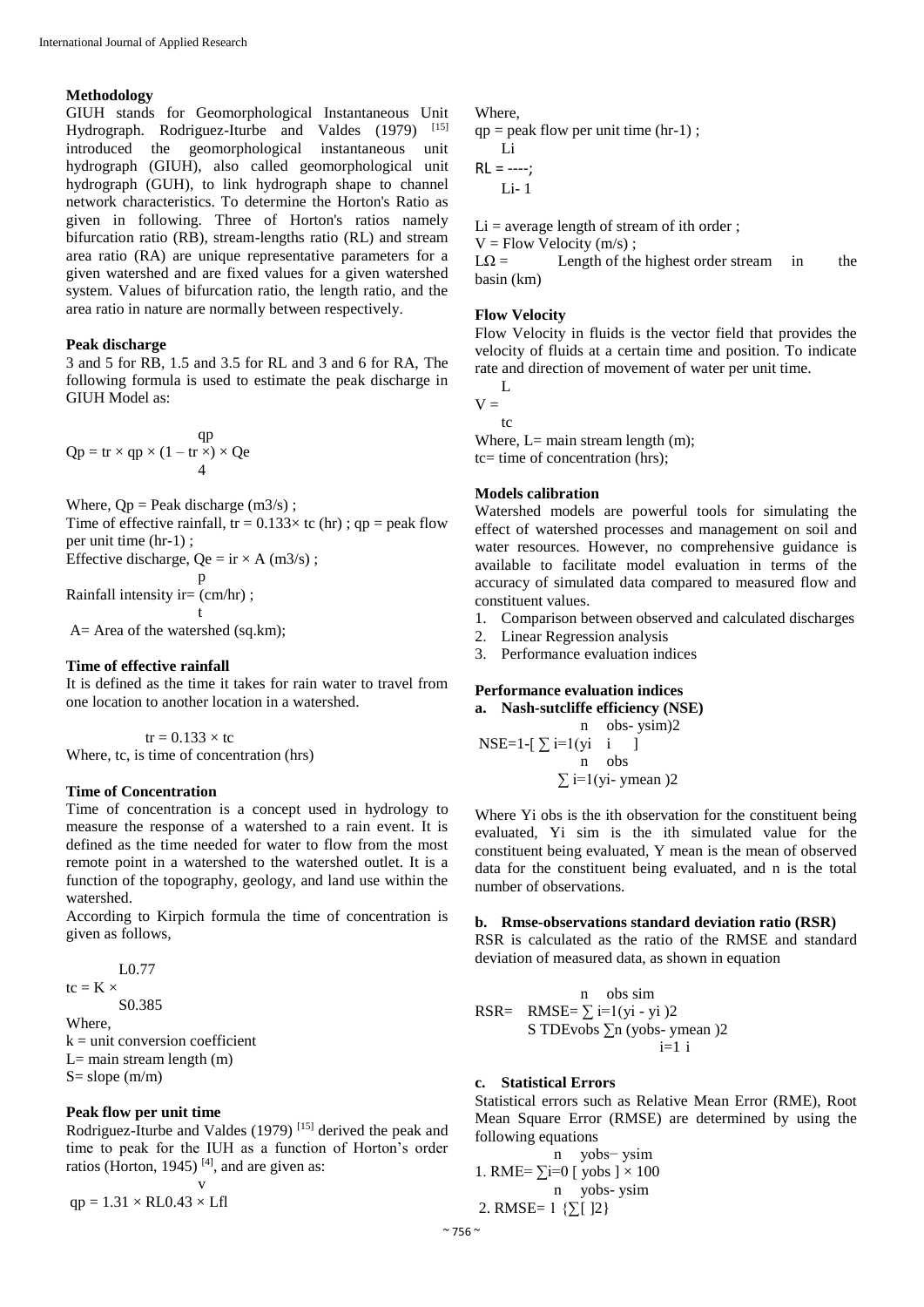#### n i=0 yobs

Where,

yobs= observed past data; ysim= simulated or predicted data; n= total number of observed data;

# **Results and discussions**

By using these model is estimated on an event based approach. Peak discharge is estimated on an event based approach during the period of 2009 - 2013. Total ' 10 ' events are considered and it was shown in table 1.

## **Table 1:** Numbers and dates of events studied in an ungauged watershed

| S.<br>NO | Date of events              | Precipitation<br>P in mm | <b>Events</b><br>number |
|----------|-----------------------------|--------------------------|-------------------------|
| 1        | 12-February-2009            | 3.2                      |                         |
| 2        | 5,6 -September-2009         | 18.9                     |                         |
| 3        | 13,14-March-2010            | 30.8                     |                         |
| 4        | 28,29,30,31-October-2010    | 221.2                    |                         |
| 5        | 22,23-February-2011         | 16.4                     | 10                      |
| 6        | 22,23,24-August-2011        | 120.4                    |                         |
| 7        | 04-January-12               | 5.2                      |                         |
| 8        | 3,4,5-November-2012         | 176.2                    |                         |
| 9        | 19,20-March-2013            | 95.4                     |                         |
| 10       | 19,20,21,22,23-October-2013 | 185.2                    |                         |



# **Fig 2:** Digital Elevation Map of the study area







**Fig 4:** Stream Orders Map of the study area

To calculate the geomorphological parameters based on stream orders map and calculating the stream lengths, length ratio.

| <b>Stream</b><br>Order | Number of<br><b>Streams</b> | Length of<br>Streams (km) | <b>Mean Length of</b><br>Streams (km) | <b>Length Ratio</b><br>$RL = Lu/Lu-1$ | <b>Average Length Ratio</b><br>of a Watershed |
|------------------------|-----------------------------|---------------------------|---------------------------------------|---------------------------------------|-----------------------------------------------|
|                        | 452                         | 590.71                    | .30                                   | 1.30                                  |                                               |
|                        | 96                          | 260.415                   | 2.71                                  | 2.07                                  |                                               |
|                        | 25                          | 95.023                    | 3.80                                  | 1.40                                  | 2.289                                         |
|                        |                             | 105.926                   | 21.18                                 | 5.57                                  |                                               |
|                        |                             | 46.256                    | 23.12                                 | 1.09                                  |                                               |

**Table 2:** Geomorphological Parameters in the watershed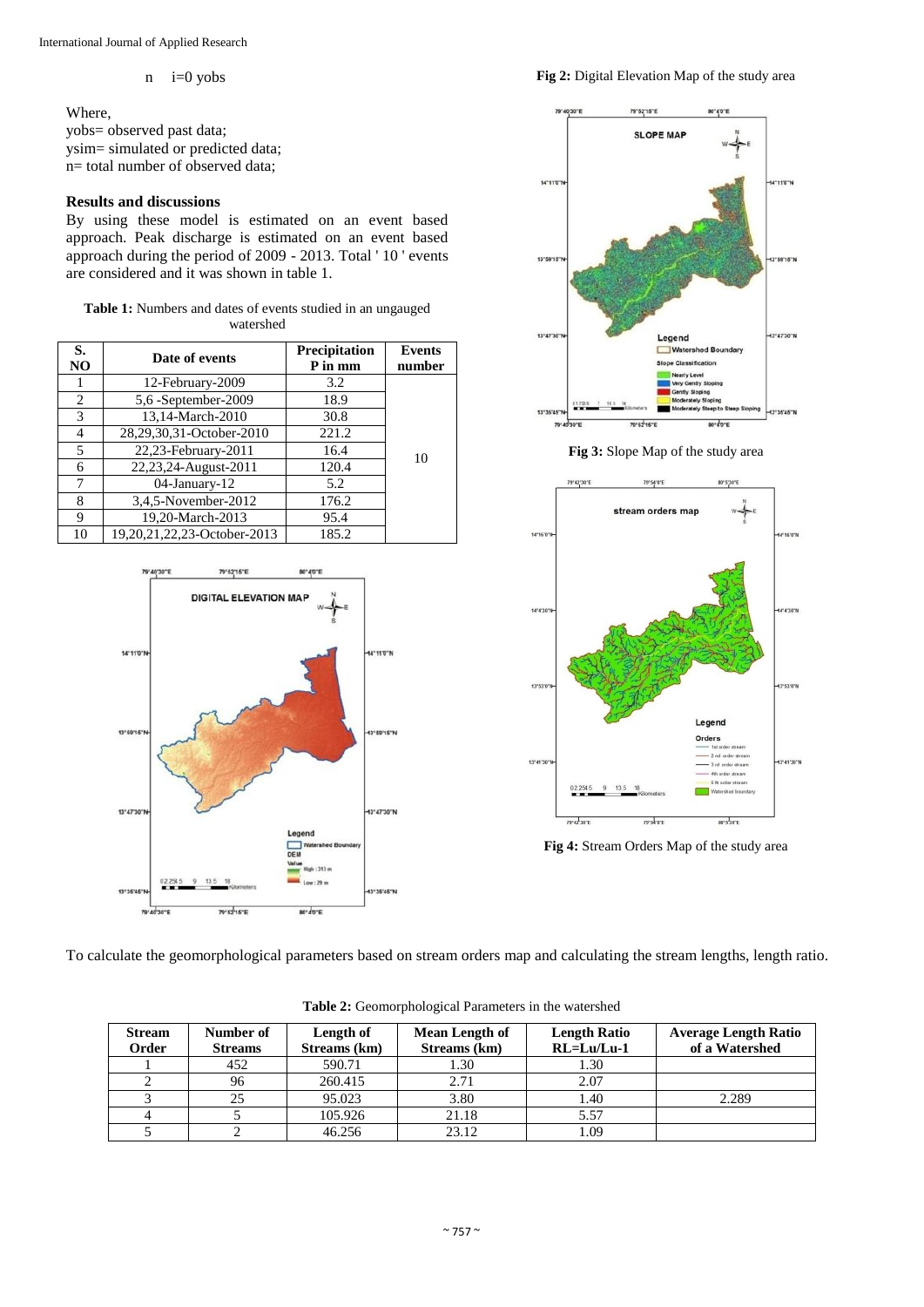| Event          | <b>Dates</b>                | Precipitation<br>P, (mm) | Rainfall P intensity,<br>$ir = t (cm/hr)$ | $\mathbf{O}\mathbf{e} = \mathbf{ir} \times \mathbf{A}$ ,<br>(m3/s) | $Qp Qp = tr \times qp \times (1 -$<br>$tr \times 4$ ) $\times$ Qe (m3/s) |
|----------------|-----------------------------|--------------------------|-------------------------------------------|--------------------------------------------------------------------|--------------------------------------------------------------------------|
|                | 12-February-2009            | 3.2                      | 0.133                                     | 29.54                                                              | 8.36                                                                     |
| 2              | 5,6 -September-2009         | 18.9                     | 0.013                                     | 75.47                                                              | 15.31                                                                    |
| 3              | 13.14-March-2010            | 30.8                     | 0.230                                     | 112.45                                                             | 7.09                                                                     |
| $\overline{4}$ | 28,29,30,31-October-2010    | 221.2                    | 0.641                                     | 341.480                                                            | 140.11                                                                   |
| 5              | 22,23-February-2011         | 16.4                     | 0.034                                     | 31.82                                                              | 34.21                                                                    |
| 6              | 22,23,24-August-2011        | 120.4                    | 0.167                                     | 211.879                                                            | 99.81                                                                    |
| π              | 04-January-2012             | 5.2                      | 0.244                                     | 30.53                                                              | 12.41                                                                    |
| 8              | 3,4,5-November-2012         | 176.2                    | 0.021                                     | 257.65                                                             | 125.62                                                                   |
| 9              | 19,20-March-2013            | 95.4                     | 0.154                                     | 151.10                                                             | 64.01                                                                    |
| 10             | 19,20,21,22,23-October-2013 | 185.2                    | 0.198                                     | 177.70                                                             | 138.32                                                                   |

**Table 3:** Estimation of peak discharge using GIUH Model



**Fig 4:** Ordinate graph on GIUH Model

The ordinate graph on GIUH Model is plotted on the variations of peak discharge values (Q (GIUH)) for various events. By the plot, the Peak discharge values for the events 4, 6, 8 and 10 can be observed being comparatively high because the corresponding events belong to monsoon period.

# **Comparison between observed and calculated discharges**

| <b>Events</b> | <b>Dates</b>                | O (observed) | O (calculated) |
|---------------|-----------------------------|--------------|----------------|
|               | 12-February-2009            | 11.18        | 8.36           |
| 2             | 5,6 -September-2009         | 17.32        | 15.31          |
| 3             | 13,14-March-2010            | 7.85         | 7.09           |
| 4             | 28,29,30,31-October-2010    | 145.72       | 140.11         |
| 5             | 22,23-February-2011         | 37.41        | 34.21          |
| 6             | 22,23,24-August-2011        | 104.84       | 99.81          |
| 7             | 04-January-2012             | 13.10        | 12.41          |
| 8             | 3,4,5-November-2012         | 126.63       | 125.62         |
| 9             | 19,20-March-2013            | 69.22        | 64.01          |
| 10            | 19,20,21,22,23-October-2013 | 145.57       | 138.32         |

**Table 4:** Comparison between observed and calculated peak discharges on three models



**Fig 5:** Graph drawn on QGIUH Vs Qobs

A correlation graph is plotted between the observed and calculated discharges from GIUH Model to get the R2 value. By observation, as the R2 (0.99) value is more nearer to 1.0, it can be stated that the GIUH Model is fit for ungauged watershed.

The Performance evaluation indices values were also calculated and given in below Table 5 it can observed in models calibration the GIUH is the better one to estimate the peak discharge an ungauged watershed.